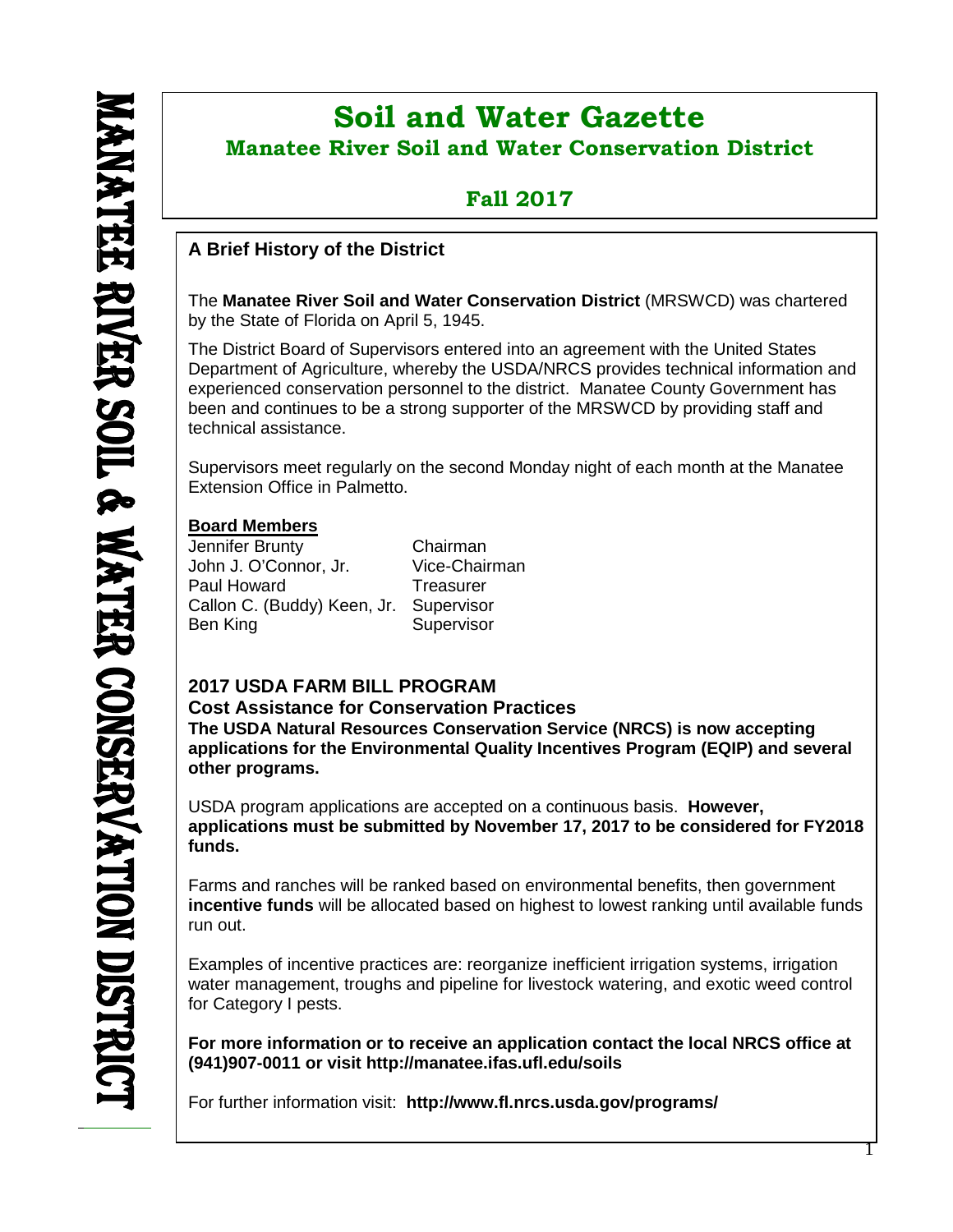**In this Issue** History of the District………………..1 EQIP Update…………………………1 MRSWCD News…………………….2 MRSWCD Events............................3 NRCS Corner………………………..3 Farm City Week Calendar…………4 Prospect Beef Show………………..4

**OFFICE STAFF:**

Vacant Administrative Specialist II Israel Vega District Conservationist Jeremy Ansel Soil Conservation Technician David Outerbridge Soil Conservation Planner Gail Somodi Soil Conservation Supervisor

An Equal Opportunity Provider, Employer and Lender.

**MRSWCD News:** For more information on these programs call 907-0011. *If you would like to make a donation to the MRSWCD to help defray the costs of MRSWCD sponsored student programs, please call 907-0011 Ext 3142. Any donations would be greatly appreciated.*

## **Speech Competition**

Each middle school and high school participant prepared a 6-8 minute speech on the topic selected by the Association of Florida Conservation Districts, "Healthy Soils Are Full of Life." Lakewood Ranch High School student Cara Zeveney, placed 1<sup>st</sup> and was awarded \$150. Placing 2<sup>nd</sup> was Lakewood Ranch High School student Kylee Graham (\$100), and in 3<sup>rd</sup> place was Palmetto High School student Katy Cardinal (\$75). Zeveney presented her speech at the annual history luncheon as part of Farm City Week, and placed  $2^{nd}$  at the area competition in May.

## **Staff hosted 6 participants with the help of 3 volunteers.**

## **Manasota Regional Envirothon**

Manatee High School's *Flying Monkeys t*eam was the Manatee County winner of the Manasota Regional Envirothon. The team represented Manatee County at the state contest held at Myakka River State Park, and placed 11<sup>th</sup> overall. The Florida Envirothon competition is a field event for high school students requiring problem solving, teamwork and the application of knowledge in five areas: aquatics, forestry, soils, wildlife, and current environmental issues.



## **Staff assisted 100 students with the help of 40 volunteers.**



### **Manatee County Land Judging Competition**

The 56<sup>th</sup> annual event allowed students from local 4-H and FFA chapters to compete and show their knowledge of soil science, home site evaluation and conservation practices on a parcel of land. The students compete for the opportunity to represent Manatee County in the state contest, and possibly move on to the national competition held annually. Southeast High School won the senior FFA team division and the junior

FFA winning team was from Buffalo Creek Middle School. One intermediate individual and one senior 4- H team also competed. The winning middle school team went on to compete at the state level, finishing in 3rd place.

### **Staff assisted 37 students with the help of 7 volunteers.**

## **Manatee Spring Conservation Farm Tour**

In the spring of each year the MRSWCD sponsors a Farm Tour of the county and its various farming areas and communities. We take citizens on a guided bus tour to educate them on the importance of agriculture to our area. Lunch and snacks are provided. *For more information on attending in spring 2018 please call 941-907-0011 x 3142.* If you would like your farm/agricultural operation to be considered as a stop on the tour please call us.

**Staff hosted 103 participants with the help of 3 volunteers.**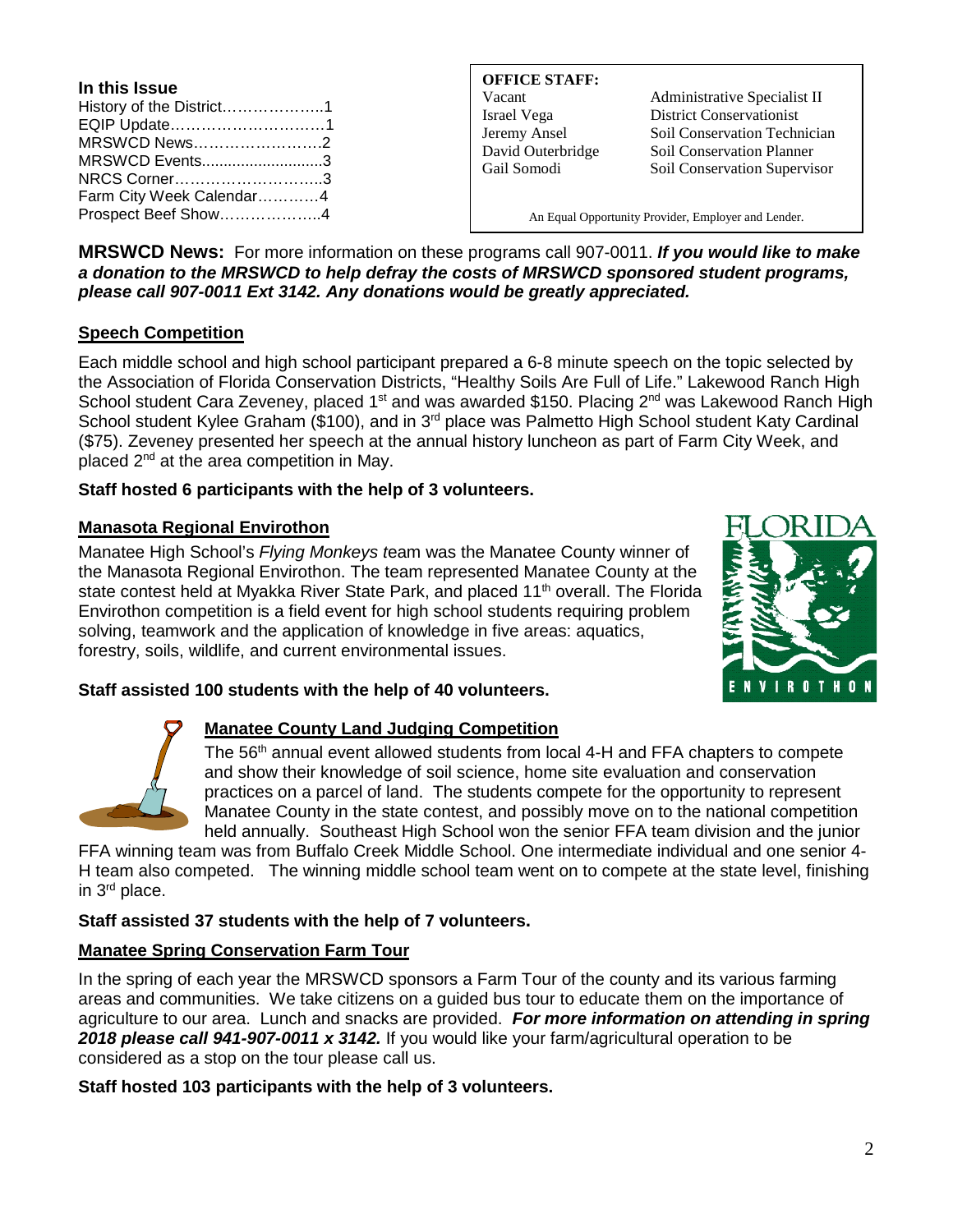|                    | 2018 Manatee River SWCD Events |  |
|--------------------|--------------------------------|--|
| <b>February 1</b>  | <b>Envirothon</b>              |  |
| <b>February 22</b> | <b>MRSWCD Land Judging</b>     |  |
| March 9            | <b>Farm Tour</b>               |  |
|                    |                                |  |



## **United States Department of Agriculture**

#### **Natural Resources Conservation Service Corner**

**Conservation Client Gateway.** We encourage our clients to sign up for the secure online web application that gives landowners and land managers the ability to track their payments, report completed practices, request conservation assistance, and electronically sign documents anytime, anywhere. Conservation Client Gateway provides users the flexibility to determine when they want to engage with NRCS online and when they prefer in-person conservation planning assistance. Visit

**<http://www.nrcs.usda.gov/wps/portal/nrcs/main/national/cgate/>** for more information and to sign up for the Conservation Client Gateway.

## **Statistics 2017** (**Oct 2016-Sept 2017)**

| Customers assisted                                            | 5765 |
|---------------------------------------------------------------|------|
| Students assisted through educational events/classroom visits | 916. |
| Adult education through farm tours and training               | 205  |

## **2017 Conservation Applied (Acres) (Oct 1, 2016-Sep 31, 2017)**

Environmental Quality Incentives Program (EQIP) and other programs 7,790

## **Services Provided**

**Natural Resource Information.** NRCS access to recent and historical aerial maps, topography maps, and soil maps.

**USDA Soil Survey Distribution.** Soil surveys used for development and crops are available. Soil survey information for many areas may now be found online at **<http://websoilsurvey.nrcs.usda.gov/app/>** Please contact us if you would like assistance.

**Develop Conservation Plans** on land used for agriculture. The plans recommend Best Management Practices for protecting resources.

## **Available Programs**

Environmental Quality Incentives Program (EQIP), Conservation Stewardship Program (CSP), and others. Call for information 941-907-0011.